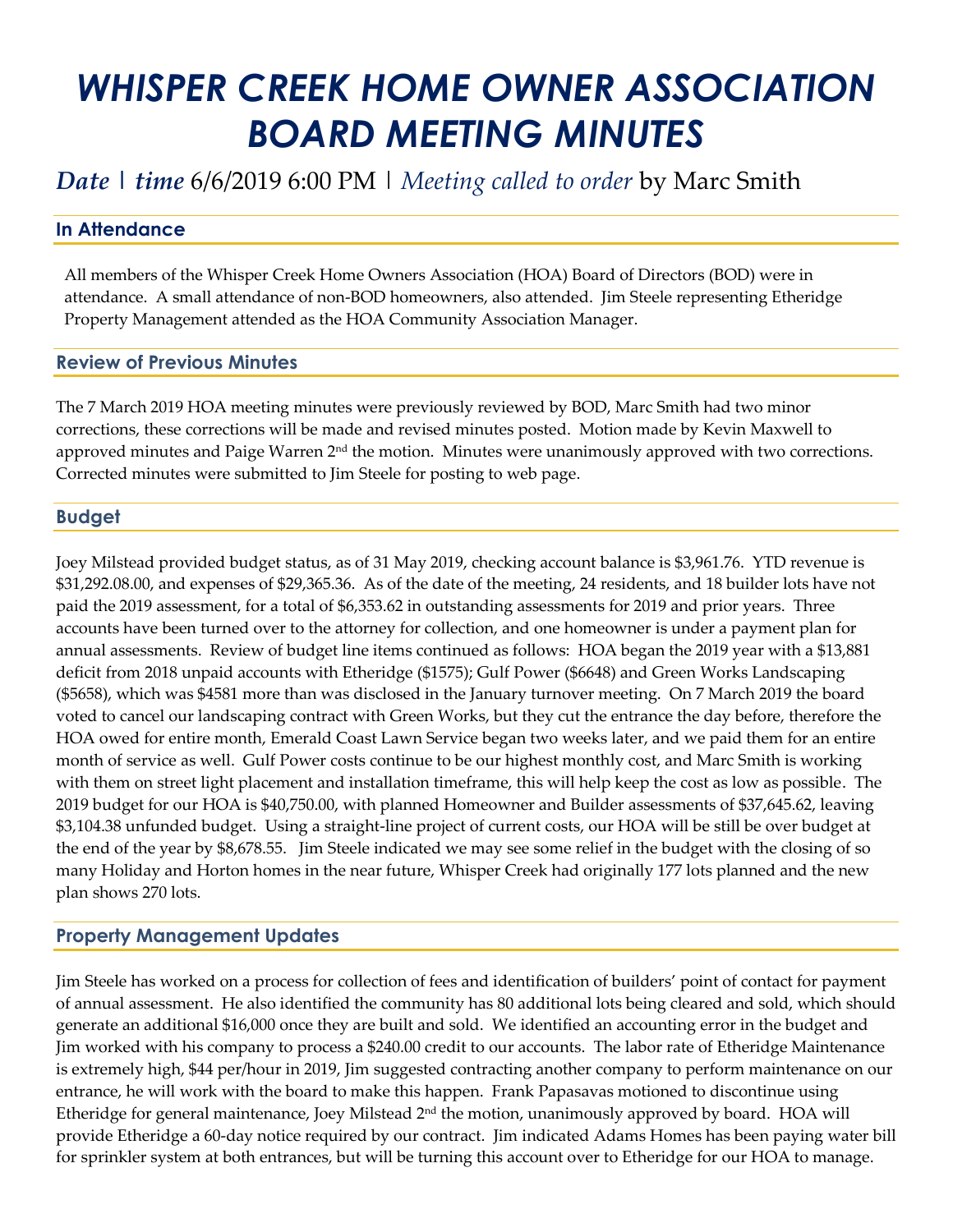#### **Home Owner Discussions**

- Marc Smith began the meeting with a Welcome and review of our process for newcomers, then reviewed the agenda.
- OLD BUISINESS: Covenants Conditions and Restrictions (CC&R) state 10% interest can be charged after 30 days of delinquency, but is not being collected. Kevin Maxwell made a motion to begin collecting late fees and interest on accounts more than 30 days in arrears, motion  $2<sup>nd</sup>$  by Frank Papasavas, and unanimously approved by board, effective 6/6/19 on current delinquencies. Jim Steele will send letters to homeowners with delinquent accounts that they will begin assessing interest.
- CC&R Article V Assessments, Section 8. Effect of Nonpayment of Assessment Remedies of the Association. "Any annual or special assessment not paid within thirty (30) days after the due date shall bear a late charge of ten percent (10%) of the assessment amount, plus interest from such date at the highest legal rate per annum. The association may, after first giving ten (10) days written notice to the holder of any first mortgage bring an action at law against the Owner personally and oblige the Owner to pay same, and/or foreclose the lien against the Lot. No Owner may waive or otherwise avoid personal liability for the assessment provided for herein by nonuse of any Common Areas or abandonment of his Lot. Reasonable legal fees and cost shall be paid by Owner to the attorney for the Association. Legal fees and costs shall constitute a lien against the Lot."
- We have three homeowners currently in a lien status, Marc recommended going forward with attaching a lien against property owners with a delinquency greater than \$500.00.
- Kevin Maxwell Architectural Control Board (ACB) has received 13 requests, all approved with zero issues. The team plans for a one week turn-around-time for most submissions, with the average now at two work days.
- Kevin requested a short document to define ACB requirements and process, this signage has been prepared and posted on Whisper Creek Facebook page, as well o[n www.epmfl.net/whispercreek](http://www.epmfl.net/whispercreek)
- Some home owners have requested we post "No Solicitation" signs at both entrances. The budget doesn't have additional funding for these signs, but Marc indicated that donations from homeowners would be accepted. Frank Papasavas informed the board permission would still be required from the county to post these signs. Marc Smith will contact a county representative about sign placement, and let us know the results.
- Marc Smith made the BOD aware he receives requests and approves light pole additions and placements. He will consider safety and budget in future placement of street lights. The cost of street lights is one of the largest costs of the HOA, Marc asked Gulf Power to revert back to non-LED street lights, but they will not revert back, so we will be paying \$27 per month per light installed in our community.
- Marc explained the CC&R violation process to the room, and noted homeowners wanted all homeowners to be held accountable to CC&Rs in our January meeting. Jim Steele addressed the reason for the violation letters, is meant to keep or increase the home value in our area, continuity, and Pride in our Community. BOD will review all CC&R violation letters before Etheridge sends them to home owners, and will only send violation letters for infractions the HOA is willing to enforce.
- Discussion between Facebook admin and BOD determined Whisper Creek Facebook page will not become an HOA means of communication, we may post some general information.
- Homeowners can reach the BOD at[: whispercreekhoaboard@gmail.com.](mailto:whispercreekhoaboard@gmail.com) All BOD meeting notes can be found on [www.epmfl.net/whispercreek.](http://www.epmfl.net/whispercreek)